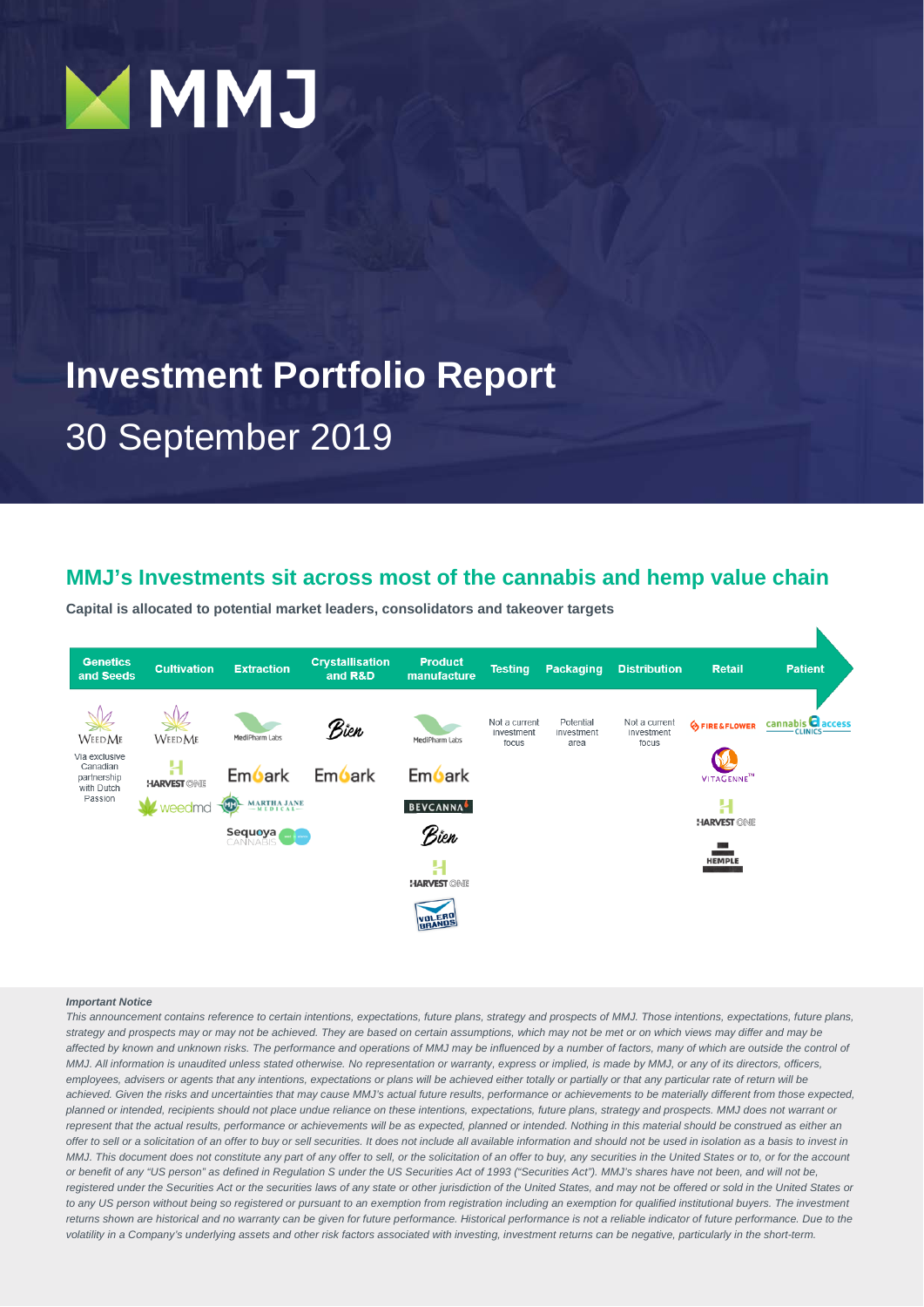# **Investment Portfolio Report** 30 September 2019

MMJ Group Holdings Limited (ASX: MMJ) | ABN 91 601 236 417

### **About MMJ**

MMJ (ASX Code MMJ/OTC Code MMJJF) is a global cannabis investment company (ABN 91 601 236 417).

MMJ owns a portfolio of minority investments and aims to invest across the full range of emerging cannabis-related sectors including healthcare, technology, infrastructure, logistics, processing, cultivation, equipment and retail.

MMJ is the only listed Australian investment company which offers the opportunity to Australian investors to invest in unlisted and listed cannabis-related businesses in Australia and offshore.

MMJ has a proven track record in acquiring and realising considerable value from its cannabis related investments.

Since 2015 MMJ has created a significant number of investment opportunities from its connections in Canada and Australia in the private investment sector and realised exits when it is to MMJ's benefit:

| 18                  | 5                                  | 4              | 9                  |  |  |
|---------------------|------------------------------------|----------------|--------------------|--|--|
| <b>Primary</b>      | <b>Follow on</b>                   | <b>Private</b> | Sale of            |  |  |
| <b>Acquisitions</b> | investments <sup>1</sup> to public |                | <b>investments</b> |  |  |

MMJ Investment Performance<sup>[2](#page-1-1)</sup>

**MMJ Historical Performance - period ended 30 September 2019**

|                         | 1 month    | 3 months   | Financial<br>vear to<br>date | 12 months | Since<br>inception |
|-------------------------|------------|------------|------------------------------|-----------|--------------------|
| Pre tax return          | $(11.0)\%$ | $(22.4)\%$ | $(22.4)\%$                   | (3.9)%    | 2.9%               |
| Benchmark               | $(13.0)\%$ | $(34.1)\%$ | $(34.1)\%$                   | (47.8)%   | (23.9)%            |
| Out/(under) performance | 2.0%       | 11.7%      | 11.7%                        | 43.9%     | 26.8%              |

For MMJ's latest investor presentations and news, please visit: **ww[w.mmjgh.com.au](http://www.mmjgh.com.au/)**

| <b>General Investor Queries</b> | <b>Share Registry</b>            |  |  |  |
|---------------------------------|----------------------------------|--|--|--|
| $E:$ info@mmigh.com.au          | <b>Automic Registry Services</b> |  |  |  |
| W: mmjgh.com.au                 | P: 1300288664                    |  |  |  |
|                                 | W: automic.com.au                |  |  |  |

### **Performance Update**

**Net Tangible Asset Value Per Share Before Ta[x3](#page-1-2) as at 30 September 2019**

**\$0.3006**

**Total Portfolio Including Cash** as at 30 September 2019

**\$74m**

**Investment Return Since Inception[4](#page-1-3)** as at 30 September 2019

**3% pa**

| Key Metrics as at 30 September 2019   | <b>AUD</b>        |
|---------------------------------------|-------------------|
| Net Asset Value                       | 65 <sub>m</sub>   |
| Investee Porfolio (ex cash)           | 61 <sub>m</sub>   |
| Cash                                  | 13 <sub>m</sub>   |
| Net Tangible Asset per share -        | 0.3010            |
| pre-tax (issued pursuant to LR 4.12)  |                   |
| Net Tangible Asset per share -        | 0.2901            |
| post tax (issued pursuant to LR 4.12) |                   |
| MMJ share price (ASX)                 | 0.245             |
| Market capitalisation                 | 55 <sub>m</sub>   |
| Number of investments (ex cash)       | 14                |
|                                       | Listed Investment |
| <b>ASX Investment Type</b>            | Company           |
| Initial Public Offering Date          | 22 January 2015   |
| (Inception date)                      |                   |
| No. of ordinary shares on issue       | 225.5m            |

<span id="page-1-2"></span><span id="page-1-0"></span><sup>1</sup> Includes investments in existing investees

<span id="page-1-3"></span><span id="page-1-1"></span><sup>2</sup> MMJ uses the Alternative Harvest ETF (ticker symbol MJ) as its investment benchmark for the MMJ portfolio as it is a highly liquid portfolio trading in the North American market (where most of MMJ's holdings are based). MJ is listed on the New York Stock Exchange

3.Net Tangible Asset Value per share – net tangible assets per share before tax on unrealised gains on investment portfolio

<sup>4</sup> Inception is 30 June 2018 being the date when MMJ commenced accounting for investments as an investment entity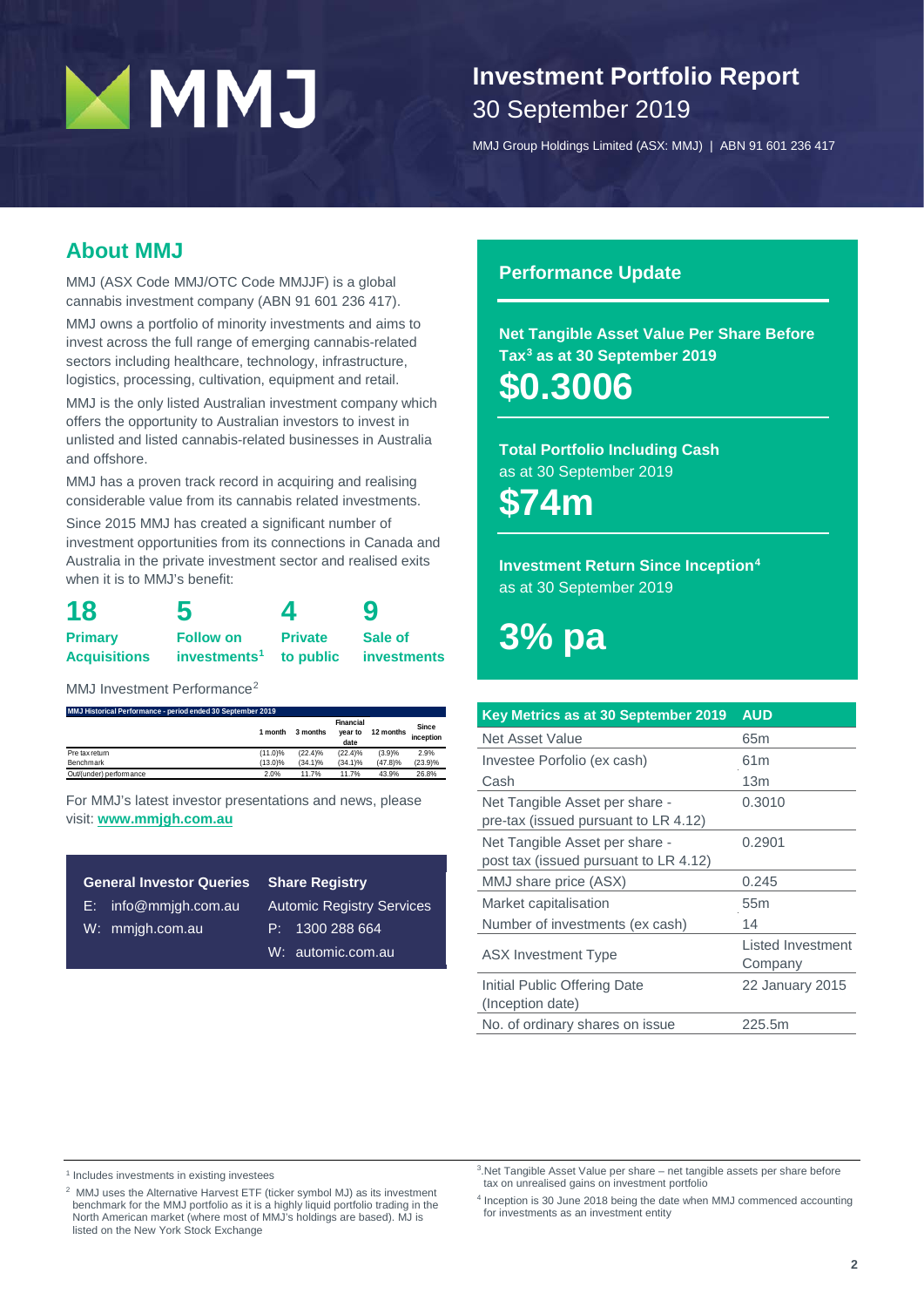# **Investment Portfolio Report** 30 September 2019

MMJ Group Holdings Limited (ASX: MMJ) | ABN 91 601 236 417

### **MMJ NEWS**

### **Performance of MMJ Portfolio for three months ended 30 September 2019**

### **New investments during the September 2019 quarter**

#### *Sequoya Cannabis Inc (CAD3.0m) a great opportunity to invest in the European Union medicinal cannabis market*

Sequoya was another example of MMJ's strong market and financial discipline identifying opportunities and bottlenecks in the cannabis value-chain in markets and then acting quickly to secure an opportunity for MMJ to invest in the European Union (EU), which has a large and growing medicinal cannabis market. Sequoya's immediate focus is to become a significant GMP<sup>[5](#page-2-0)</sup> -certified hemp CBD<sup>[6](#page-2-1)</sup> supplier in the EU which has a large and growing medicinal cannabis market. The Sequoya's longer term plans are to expand into the legal medical marijuana market across Europe. Sequoya's cannabis extraction operations will be established in Krakow, Poland, with plans to become a leading supplier of CBD extracts and isolate within the European Union.

### *WeedMD Inc. (CAD6m) - an opportunity for MMJ to make an investment in an undervalued business on attractive terms*

MMJ provided capital as part of a group of investors to allow WeedMD to be sufficiently funded for current cultivation operations and to build out its extraction facility. WeedMD has executed its business plan quite well and has now expanded into outdoor cultivation and has well capitalised plans to become a provider of extracted cannabis products. MMJ invested through a convertible debenture which has priority over ordinary equity and converts at MMJ's option into WeedMD shares at CAD1.60 and also secured 3.75m warrants convertible into shares at CAD1.80 each.

MMJ worked with its specialist management company, Embark Ventures Inc. (EBV), to structure the Sequoya and WeedMD investments to enhance MMJ's portfolio. This is the third investment originated by EBV for MMJ. These investments demonstrate MMJ's capacity to secure investments in private cannabis businesses which are not generally available to Australian retail and institutional investors.

#### **Key investments**

Harvest One Cannabis (HVT) is making progress towards its stated objective of reaching 20,000 kg of capacity by the end of 2019 with the announced supply agreement with Stevens Green is for a minimum of 2,000 kg per year for an initial three-year term. The supply agreement has an option to increase the minimum product supplied to 5,000 kg per year. At the end of 31 March 2019, HVT had net cash of CAD29.5m which is expected to allow the company to build out 20,000 kg of production capacity, strategically increase its domestic geographic presence and address any potential working capital requirements. HVT is due to report its financial results for quarter ended 30 June 2019 by 31 October 2019 and MMJ shareholders will be updated.

#### **Portfolio Investment Performance**

During the quarter ended 30 September 2019 MMJ outperformed its investment benchmark - Alternative Harvest ETF (MJ)<sup>[7](#page-2-2)</sup> by 11.8% - a decrease of 22% compared to MJ decline of 34%. In both cases the material decline in value reflected the overall decline in the Canadian cannabis investment market. During the September 2019 quarter Canadian focussed cannabis companies were down 32% while US focussed cannabis companies were down 37%. Our view is that investors are critically examining the capacity of Canadian and US companies to generate sales and earnings growth during the next 12 to 18 months with concern that some companies will need to raise cash to continue the rollout of their business plans.

Major events during the September 2019 quarter which we believe have contributed materially to the decline in the valuation of listed Canadian cannabis business include:

- a) the surprise effective termination of Bruce Linton (former co-CEO of Canopy);
- b) CannTrust's noncompliance report from Health Canada;

<span id="page-2-1"></span><sup>6</sup> Cannabidiol (CBD) is a crystalline, nonintoxicating cannabinoid in cannabis and hemp

<span id="page-2-0"></span><sup>5</sup> GMP stands for Good Manufacturing Practices, and refers to a system of manufacturing that guarantees reproducibility of product quality to set specifications.

<span id="page-2-2"></span><sup>7</sup> MMJ uses the Alternative Harvest ETF (ticker symbol MJ) as its investment benchmark for the MMJ portfolio as it is a highly liquid portfolio trading in the North American market (where most of MMJ's holdings are based). MJ is listed on the New York Stock Exchange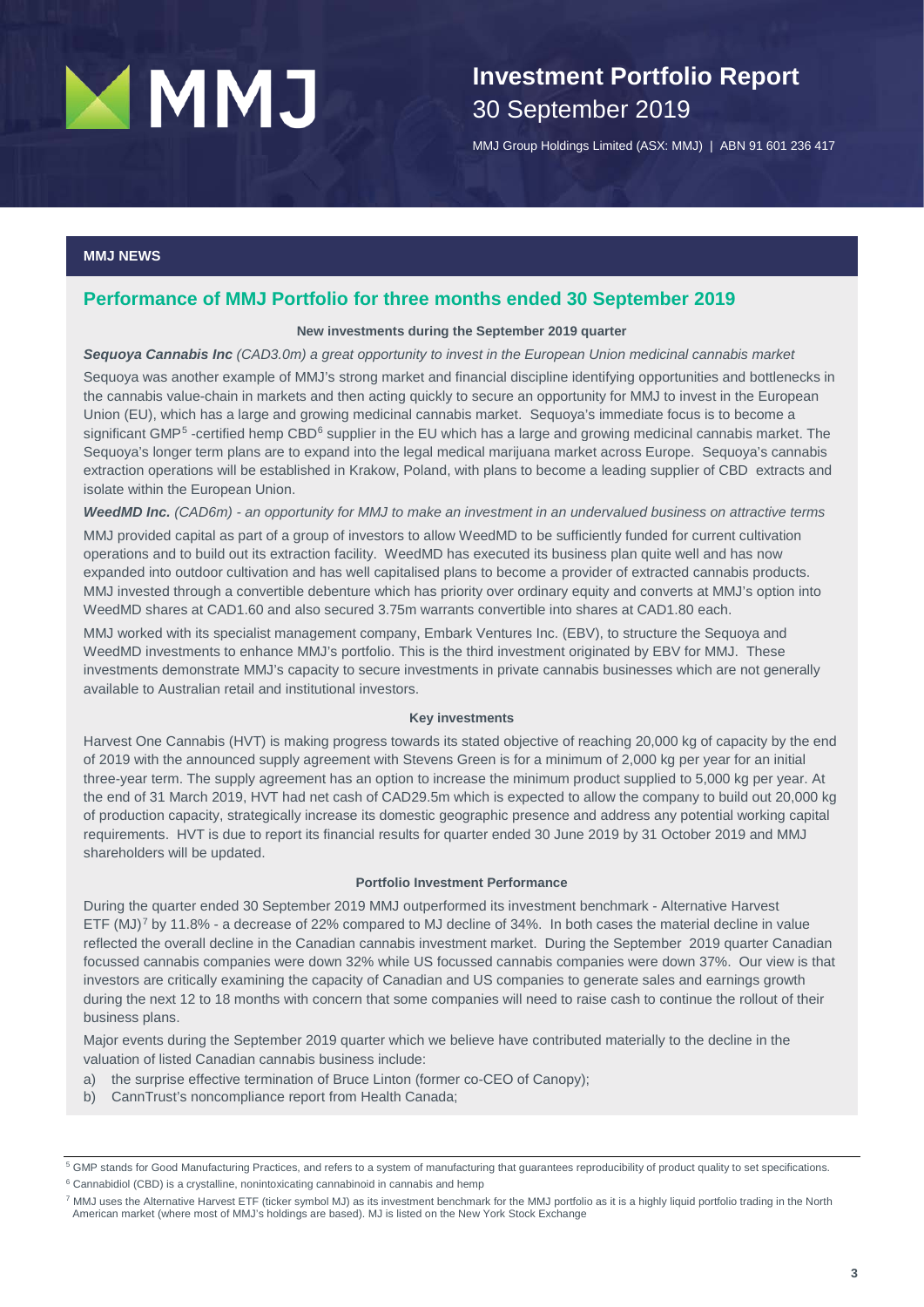# **Investment Portfolio Report** 30 September 2019

MMJ Group Holdings Limited (ASX: MMJ) | ABN 91 601 236 417

- c) the province of Quebec (more than 20% of the Canadian market) indicating plans to place restrictions on certain cannabis products (such as edibles); and
- d) the below expectation earnings announcements for many of the larger-cap LPs<sup>[8](#page-3-0)</sup>, including Tilray, Cronos and Canopy, indicating a much longer pathway to profitability.

The performance of MMJ's major investment's share price, HVT (35% of MMJ's portfolio) reflected the downturn in the overall Canadian market however HVT continues to outperform our investment benchmark as reflected in Chart One.

### *Chart One*



### **MMJ Investment Strategy**

One of the MMJ board's key aims is for the share price to trade at a premium to NTA given the potential returns from our portfolio companies. MMJ is well placed to continue to rollout its investment strategy, key elements of which are to:

- a) enjoy the benefits of the completion of the Harvest One Cannabis business plan;
- b) use existing cash reserves to make further investments at currently depressed valuations in Canadian cannabis stocks which will materially add value to the portfolio during the next twelve months; and
- c) continue the on-market share buyback of up to 10m MMJ ordinary shares over the next 12 months ('buy-back') as part of its active approach to capital management announced on 7 June 2019 to enhance shareholder returns. MMJ had bought back 4.6m shares for an average price of 26.5 cents as at 30 September 2019. The shares which are bought back are cancelled thus reducing the total number of MMJ shares on issue.

Chart Two demonstrates the current discount of the MMJ share price to the pre-tax net tangible asset value (NTA).



<span id="page-3-0"></span>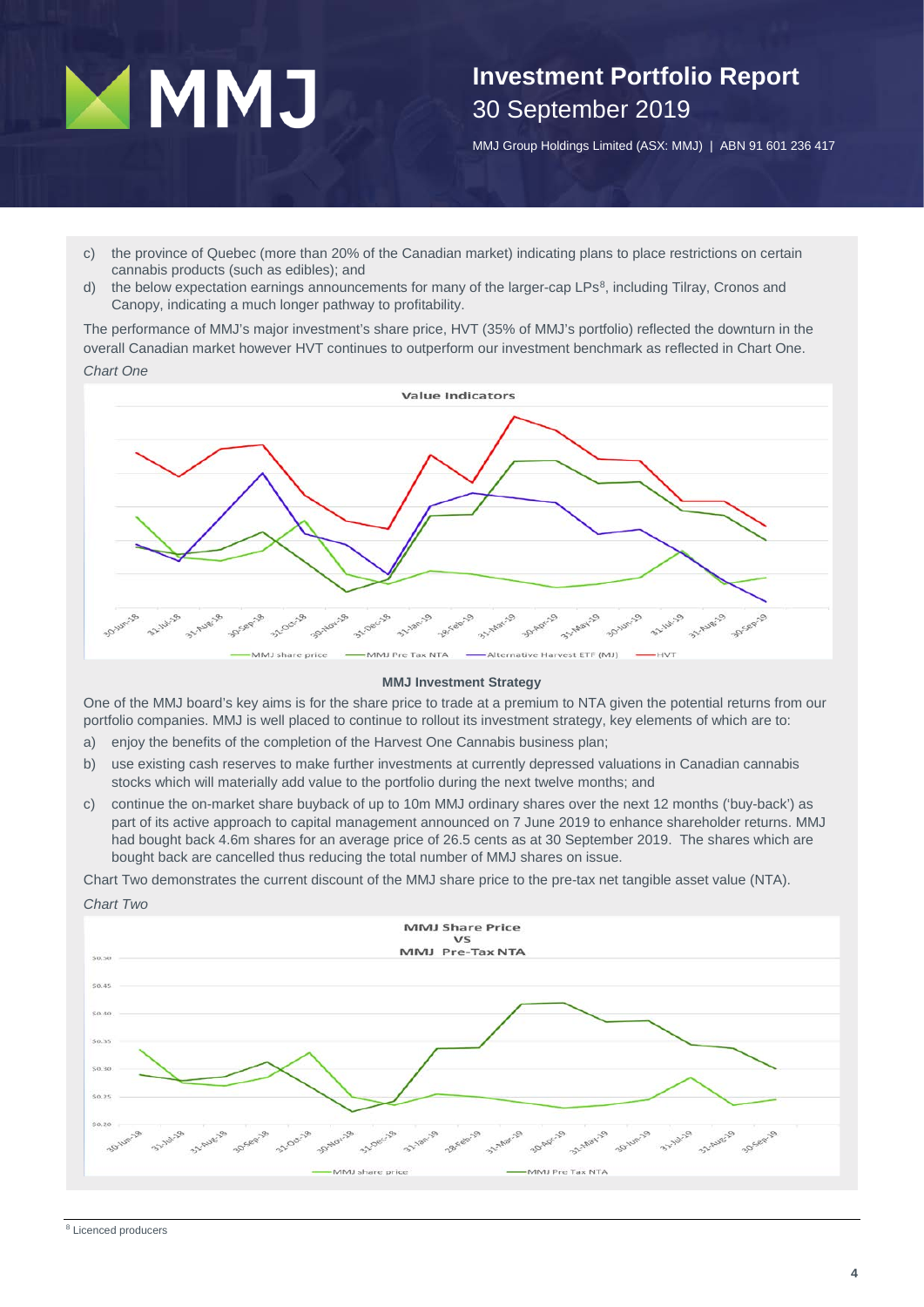# **Investment Portfolio Report** 30 September 2019

MMJ Group Holdings Limited (ASX: MMJ) | ABN 91 601 236 417

### **Embark Ventures Sector Update – 30 September 2019[9](#page-4-0)**

The quarter ending September 2019 was certainly a turbulent one for cannabis equities, which appear to have hit a tipping point of sorts after a tepid first half of 2019 spent worrying about valuations and whether stocks had moved too far too fast. The broader markets weren't particularly constructive either in terms of providing market direction. As a summary, over the third quarter, the S&P 500 was up a meagre 1.2% and the ASX 200 also increased by just 1%. The Alternative Cannabis ETF on the other hand has declined approximately 35% over the same period going from US\$31.68 to US\$20.76. Comparatively, MMJ's stock has stayed flat at A\$0.245 over the same period. Over the last 6 months, MMJ stock has significantly outperformed the Alternative Harvest Cannabis ETF:



We expect that the upcoming fourth quarter will continue to be difficult for cannabis equities before consolidation among industry players accelerates and markets can rebound sometime in early part of 2020. The origin of this capitulation phase can be traced back to two events: first the CannTrust crisis in early July where it was found the company had grown cannabis at its facilities without the proper Health Canada licenses; and second with the unexpected and forced departure of Bruce Linton from Canopy Growth in July which indicated to the market that even industry darlings were struggling to produce returns on invested capital. These two events caused a rapid decline in faith of company management teams and called into question the industry's ability to become cash flow positive.

### **Let no crisis go to waste**

The cannabis industry is currently in a crisis – access to investor capital via private placement is drying up and that is a death knell for companies that cannot become cash flow positive. It wouldn't surprise us if roughly one-third of cannabis companies were to not be around in 12-18 months. As we've observed in prior market bubbles such as technology circa 2001 and the housing crisis of 2009, there will be significant consolidation and bankruptcies with the surviving entities positioned to reap the rewards of long-term market growth. Such situations, while often difficult to navigate, should be viewed by investors as an opportunity and not as a crisis.

### **Play the Consolidation**

We are currently assisting our management teams with this process and expect many of our companies will either successfully consolidate or be consolidated. A dried-up capital markets environment calls for companies to merge and benefit from scale (more revenue, lower costs). We are actively working with portfolio companies to guide them through this phase.

### **Pick the winners**

<span id="page-4-0"></span>Can we identify the winners to come out of this process? Which companies will be able to navigate the storm and achieve the geometric growth in sales and earnings that justify their market values? Furthermore, can we purchase these equities at prices that protect us in case the storm lasts longer than expected? These are difficult questions to answer definitively.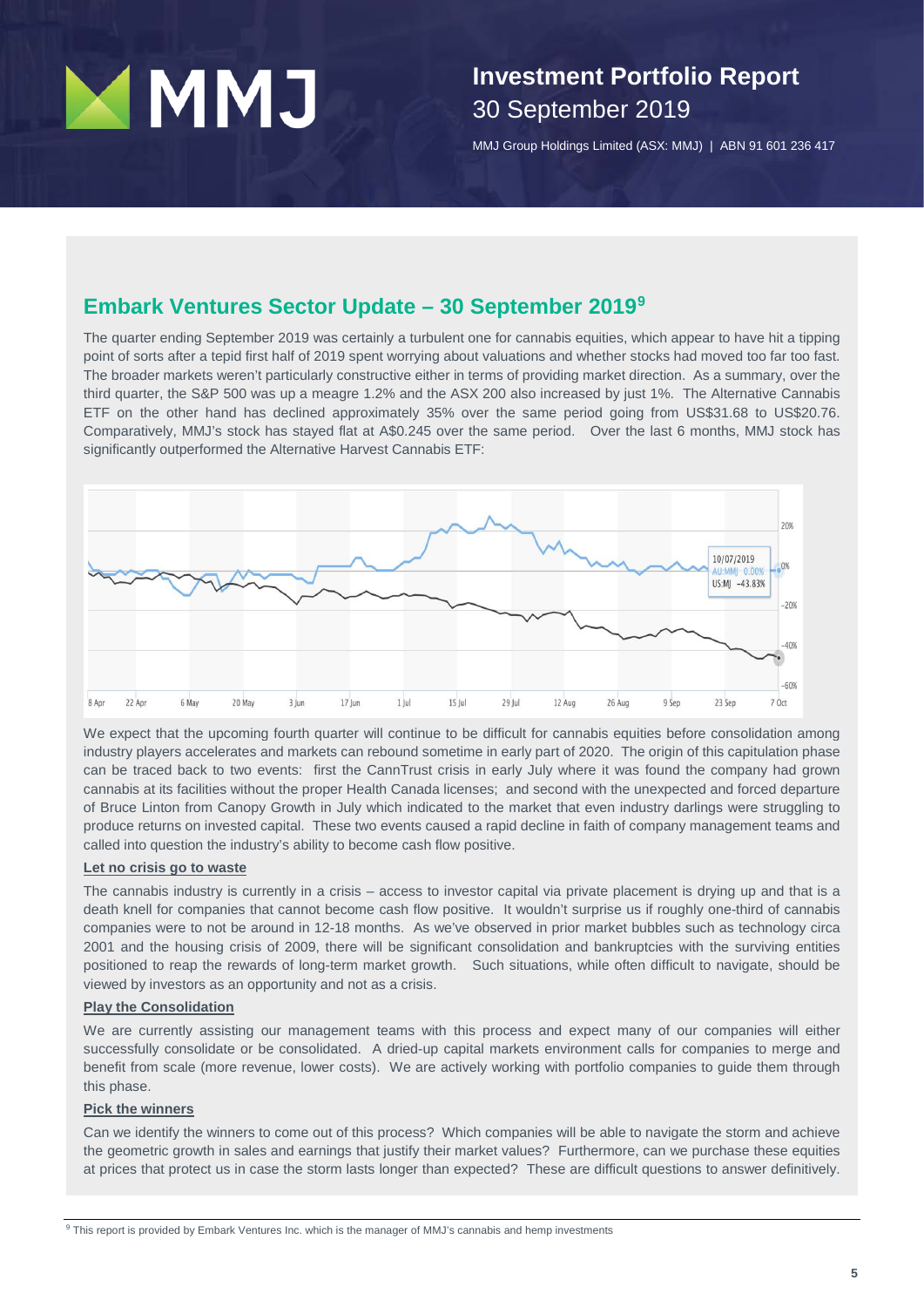# **Investment Portfolio Report** 30 September 2019

MMJ Group Holdings Limited (ASX: MMJ) | ABN 91 601 236 417

We take a much simpler approach by focusing on what is controllable (i.e. process) and less on what is uncontrollable (i.e. capital market gyrations). Therefore, our long-term focus is on finding management teams that have a clear and defined vision on how they plan to deploy capital in order to drive returns for shareholders regardless of access to capital markets funding. As long as we focus on this task, our investments should perform according to expectations.

### **Invest for the long term**

The cannabis investment cycle will be long. There are 195 countries in the world and the trend towards legalization is only in the early innings. There will be many bumps and setbacks on the road to global acceptance of cannabis as a legitimate social entertainment product like alcohol. Unfortunately, retail investors have been the victims of selling at the wrong time – whether its tech in 2001 or housing in 2009. The winners in the long term are investors who are well capitalized, can pick the winners, and then deploy capital when everyone else is fleeing creating much cheaper buying opportunities.

### **What's New?**

This quarter we took on several new positions. The biggest of which was WeedMD (WMD TSX) – we invested C\$6m of MMJ's capital into a C\$13.1m convertible private placement. This was an attractive piece of paper that came with a full listed warrant in addition to paying 8.5% per annum in interest. We were fortunate in being able to have toured the company's facilities and met with management before the deal was announced. We believe over the long term, WeedMD will continue to accelerate its outdoor growth and extraction businesses and produce significant cash flows to justify valuations that are much higher than where it trades today. During the quarter, we also closed several other transactions including a smaller bridge financing into WeedMe and a new position in Poland based extraction company Sequoya Cannabis. As always, our focus is on Cannabis 2.0 opportunities such as extraction specialists and ultra-low-cost producers.

We continue to be diligent in managing your capital through the current market storm using valuation and in-depth research as our primary weapons. Our expectation is for choppy markets to persist over the fourth quarter and further industry consolidation to result in a more constructive environment for cannabis equities in the first half of 2020. In the meantime, we will be looking to opportunistically deploy capital as valuations bottom out. If you have any questions, please feel free to reach out and connect with us at **[info@mmjgh.com.au](mailto:info@mmjgh.com.au)**.

Sincerely, Embark Ventures Team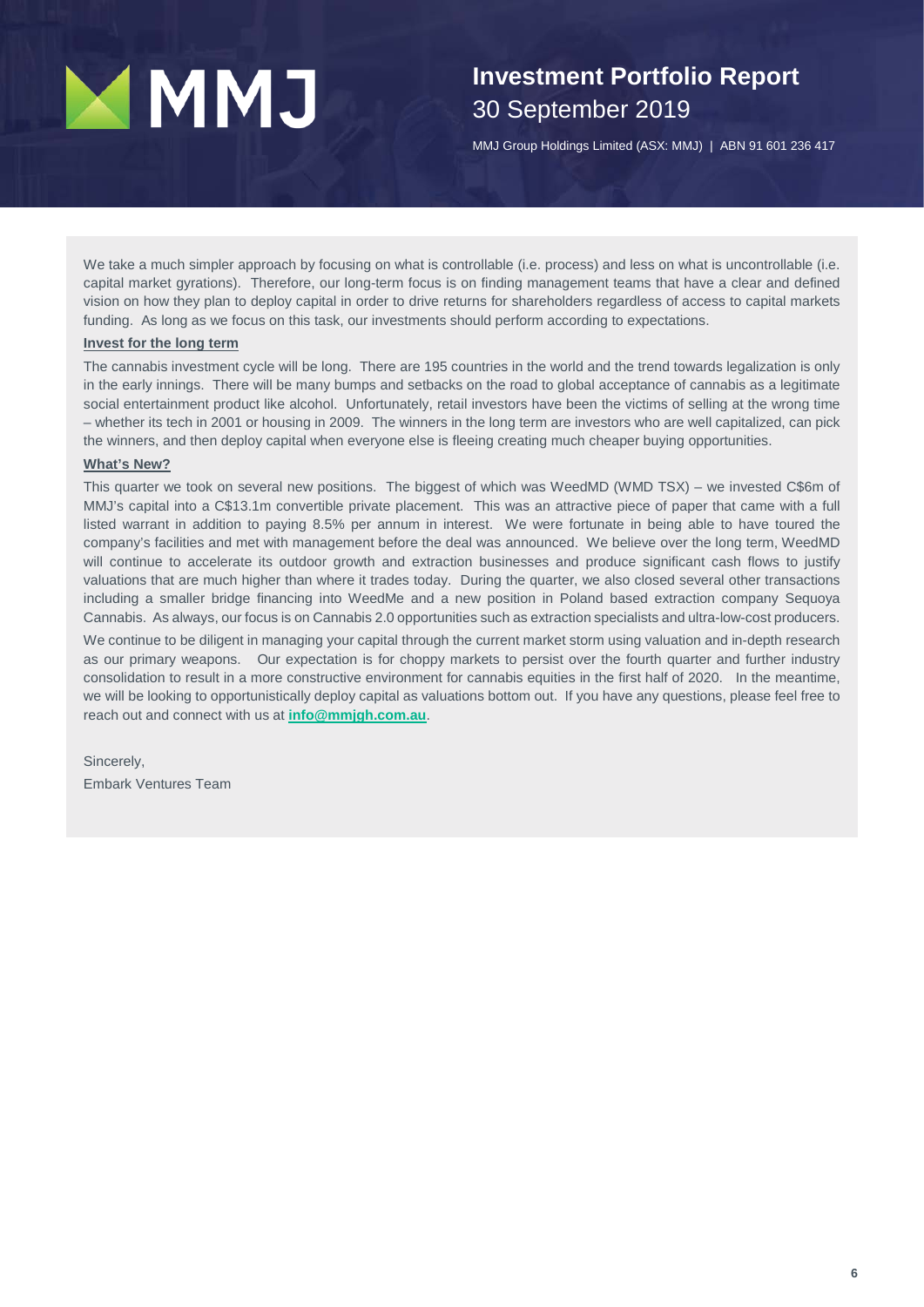

## **Investment Portfolio Report** 30 September 2019

MMJ Group Holdings Limited (ASX: MMJ) | ABN 91 601 236 417

### **Appendix One**

**1. The year to date performance of MMJ's NTA is detailed below[10](#page-6-0):**

*Table One*

**MMJ Historical Performance - financial year to date**

|                                                  |     | $30 - Jun-18$ | $30 - Jun-19$ | $31 -$ Jul-19 | 31-Aug-19 30-Sep-19 |            |
|--------------------------------------------------|-----|---------------|---------------|---------------|---------------------|------------|
| Share price \$                                   | AUD | 0.3350        | 0.2450        | 0.2850        | 0.2350              | 0.2450     |
| NTA Post Tax \$                                  | AUD | 0.2860        | 0.3718        | 0.3321        | 0.3265              | 0.2901     |
| NTA Pre Tax \$                                   | AUD | 0.2900        | 0.3874        | 0.3445        | 0.3378              | 0.3006     |
| Net Return - pre tax NTA - year to date          |     | n/a           | 33.6%         | $(11.1)\%$    | $(12.8)\%$          | $(22.4)\%$ |
| Premium/(discount) of share price to pre tax NTA |     | 15.5%         | (36.8)%       | (17.3)%       | $(30.4)\%$          | $(18.5)\%$ |

### **2. MMJ's investment portfolio (as at 30 September 2019) is detailed in Table Two:**

*Table Two*

<span id="page-6-0"></span>

| Investment                  | CSE/TSXV/T Investment<br>SX Code | date          | Country    | Company<br>type | Investment structure                                | <b>Business</b>                 | <b>Book Value</b><br>(unaudited)<br>30-Sep-19<br><b>AUDm</b> | Weight |
|-----------------------------|----------------------------------|---------------|------------|-----------------|-----------------------------------------------------|---------------------------------|--------------------------------------------------------------|--------|
| Harvest One                 | <b>HVT</b>                       | Apr-17        | Canada     | Public          | Shares                                              | Health and wellness<br>products | 25.2                                                         | 35%    |
| WeedMD Inc.                 | WMD.WM<br>and WMD.               | Sep-19        | Canada     | Public          | Notes and warrants                                  | Cultivation                     | 6.8                                                          | 9%     |
| <b>MediPharm Labs</b>       | <b>LABS</b>                      | <b>Jun-18</b> | Canada     | Public          | Warrants                                            | Extraction                      | 3.4                                                          | 5%     |
| <b>BevCanna</b>             | <b>BEV</b>                       | <b>Jun-18</b> | Canada     | Private         | <b>Shares</b>                                       | <b>Beverages</b>                | 0.5                                                          | 1%     |
| Fire & Flower               | <b>FAF</b>                       | Apr-18        | Canada     | Public          | Shares + warrants                                   | <b>Retail stores</b>            | 1.4                                                          | 2%     |
| <b>Listed investments</b>   |                                  |               |            |                 |                                                     |                                 | 37.2                                                         | 51%    |
| Weed Me                     |                                  | Dec-17        | Canada     | Private         | Shares and warrants                                 | Cultivation                     | 7.8                                                          | 11%    |
| <b>Embark Health</b>        |                                  | <b>Jul-18</b> | Canada     | Private         | Shares and Warrants                                 | Extraction                      | 3.3                                                          | 5%     |
| Volero                      |                                  |               |            | Private         | Shares and warrants                                 |                                 |                                                              |        |
|                             |                                  | May-19        | Canada     |                 |                                                     | Vapes                           | 2.8                                                          | 4%     |
| Sequoya                     |                                  | <b>Jul-19</b> | Canada     | Private         | Convertible note (including<br>warrants) and shares | Extraction                      | 3.3                                                          | 5%     |
| VitaGenne                   |                                  | <b>Nov-18</b> | <b>USA</b> | Private         | <b>Shares</b>                                       | Hemp CBD                        | 1.5                                                          | 2%     |
| <b>Bien</b>                 |                                  | <b>Jun-18</b> | Canada     | Private         | Shares + warrants                                   | Research and<br>development     | 0.8                                                          | 1%     |
| Cannabis Access             |                                  | Apr-18        | Australia  | Private         | <b>Shares</b>                                       | Clinics                         | 1.1                                                          | 1%     |
| Hemple                      |                                  | Mar-19        | Australia  | Private         | <b>Shares</b>                                       | Hemp CBD                        | 1.0                                                          | 1%     |
| Martha Jane Medical         |                                  | May-18        | Australia  | Private         | <b>Shares</b>                                       | Extraction                      | 0.6                                                          | 1%     |
| <b>Unlisted investments</b> |                                  |               |            |                 |                                                     |                                 | 22.2                                                         | 31%    |
| <b>Total portfolio</b>      |                                  |               |            |                 |                                                     |                                 | 59.5                                                         | 82%    |
| excluding cash              |                                  |               |            |                 |                                                     |                                 |                                                              |        |
| Cash                        |                                  |               |            |                 |                                                     |                                 | 12.8                                                         | 18%    |
| Total                       |                                  |               |            |                 |                                                     |                                 | 72.3                                                         | 100%   |